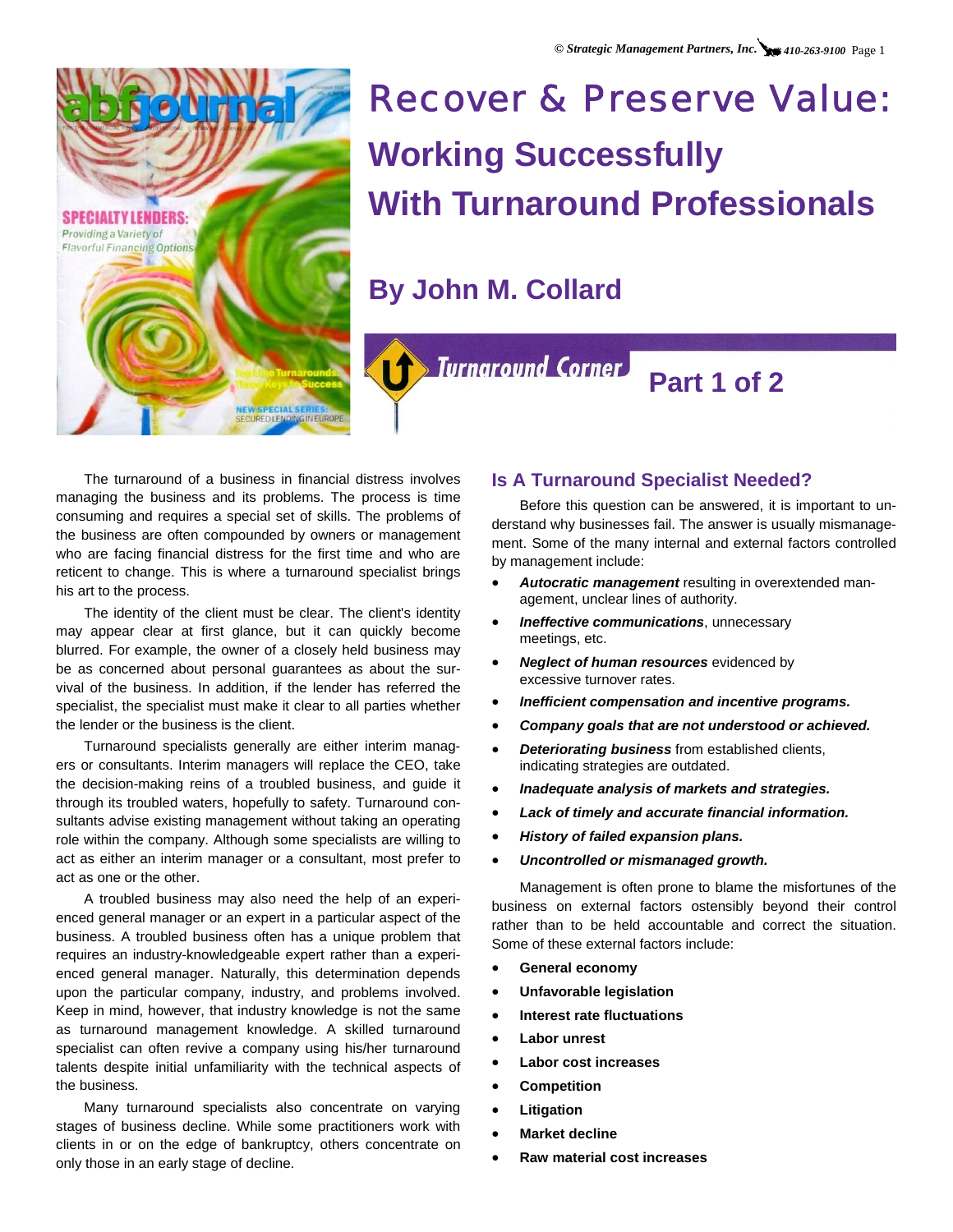# **WARNING SIGNS: How Do You Diagnose Trouble?**

What are the warning signs of a business heading toward trouble? This is one of the most frequently asked questions of turnaround specialists. Trouble comes from a variety of causes. The obvious signals are rarely the root cause of the problem. Losing money, for example, is not the problem, but the result of other problems.

The warning signs listed below are not all-inclusive, but may provide some insight as to why the company is facing difficulty. Signs connected with operational performance include:

- **Decrease in profit**
- **Lack of short- and long-term planning and forecasting**
- **Quality control problems returned goods, complaints**
- **Late or slow delivery**
- **Increase in fixed costs relative to revenues**
- **Management and employee turnover**
- **General employee dissatisfaction and performance**
- **Employee layoffs**
- **Declining revenues per employee**
- **Trade credit difficulties and restrictions**
- **Failure to take purchase and other cash discounts**
- **Delay returning telephone calls**
- **Delay submitting financial to banks, lenders, suppliers**
- **Board of Directors resignations**
- **Auditor resignations or turnover**
- **Failure of board of directors to diligently exercise its oversight function**
- **Return "retired" founder to visible management position**
- **Failure to adapt to new technologies**

Signs relating to a company's financial performance include:

- **Decrease in profit**
- **Decrease in sales**
- **Continued failure to meet bank loan covenants**
- **Decrease in available cash**

Signs associated with poor asset utilization include:

- **Worsening cash position reduced working capital**
- **Decrease in quick asset ratio**
- **Increase in the debt to equity ratio**
- **Dwindling capital base**
- **Declining asset turnover rate**
- **Declining accounts receivable turnover rate**
- **Deteriorating account receivable aging**
- **Declining inventory turnover rate**
- **Deteriorating account payable aging**
- **Creeping loan balances**
- **Reduced R&D expenditures**
- **Changing accounting principles**
- **Financing purchase of fixed assets with working capital**
- **Overpaying for assets or business units**
- **Acquisitions of or expansion into non-core businesses or which cut into or compete with the core business**

*© Strategic Management Partners, Inc. 410-263-9100* Page 2

These signs are symptoms, not the problem. The signs are simply the evidence that a problem exists, and it is the problem rather than the symptom that must be identified and remedied.

# **Several Formulas Exist to Predict Failure.**

One widely known formula is the Z-Score, developed by Professor Edward Altman of New York University. By weighing various financial ratios, the Z-Score attempts to predict whether a manufacturing company is a bankruptcy candidate.

## *The formula:* **Z = 1.2A + 1.4B + 3.3C + 0.6D + 1.0E**  *Where:*

- **A** = Working Capital / Total Assets
- **B** = Retained Earnings / Total Assets
- **C** = Earning Before Interest and Taxes / Total Assets
- **D** = Market Value of Equity\* / Book Value of Total Debt

**E** = Sales / Total Assets

*(\*)When the company is not publicly traded, book value of equity should be substituted for market value.* 

Resulting scores are interpreted to indicate the following:

- √ **Less than** 1.8 The company has a high probability for bankruptcy within the next two years.
- √ **Between** 1.8 & 3.0 The gray zone where the trend is really the most important criteria.
- √ **Greater than** 3.0 The company has a low probability for bankruptcy.

A second statistical method developed by Jarrod Wilcox, former assistant professor at MIT's Sloan School of Business, is known as the Gambler's Ruin Prediction of Bankruptcy. This formula, designed to predict possible bankruptcy for manufacturing and retail companies up to five years in advance, is as follows:

# **Liquidation Value = Assets - Liabilities**

*Where:* 

**Assets** = 100% of cash and marketable securities plus 70% of accounts receivable, inventory, and prepaid expenses plus 50% of remaining assets.

**Change in Liquidation Value from previous year** = Earnings before special items minus 100% of dividends minus 50% of year's capital expenditures and depreciation minus 30% of increase in inventory and accounts receivable since prior year.

If these computations indicate negative amounts, the company is considered a candidate for bankruptcy.

### **Companies Susceptible to Trouble**

Given the market forces of capitalism, all businesses are as vulnerable to trouble as they are to the lure of success. We live in a world of wildly changing technologies. Even with these changes, a business that is managed properly will continue to prosper. However, some industries are more susceptible to trouble than others due to various factors and characteristics.

The fortunes of companies in *cyclical industries* often depend upon forces outside their control such as commodity prices or weather conditions. Those most likely to withstand the effects of these forces are the ones that learn to adapt. They either sufficiently diversify without losing sight of their primary business or are able to control fixed costs in unstable conditions. The ability to adapt is key.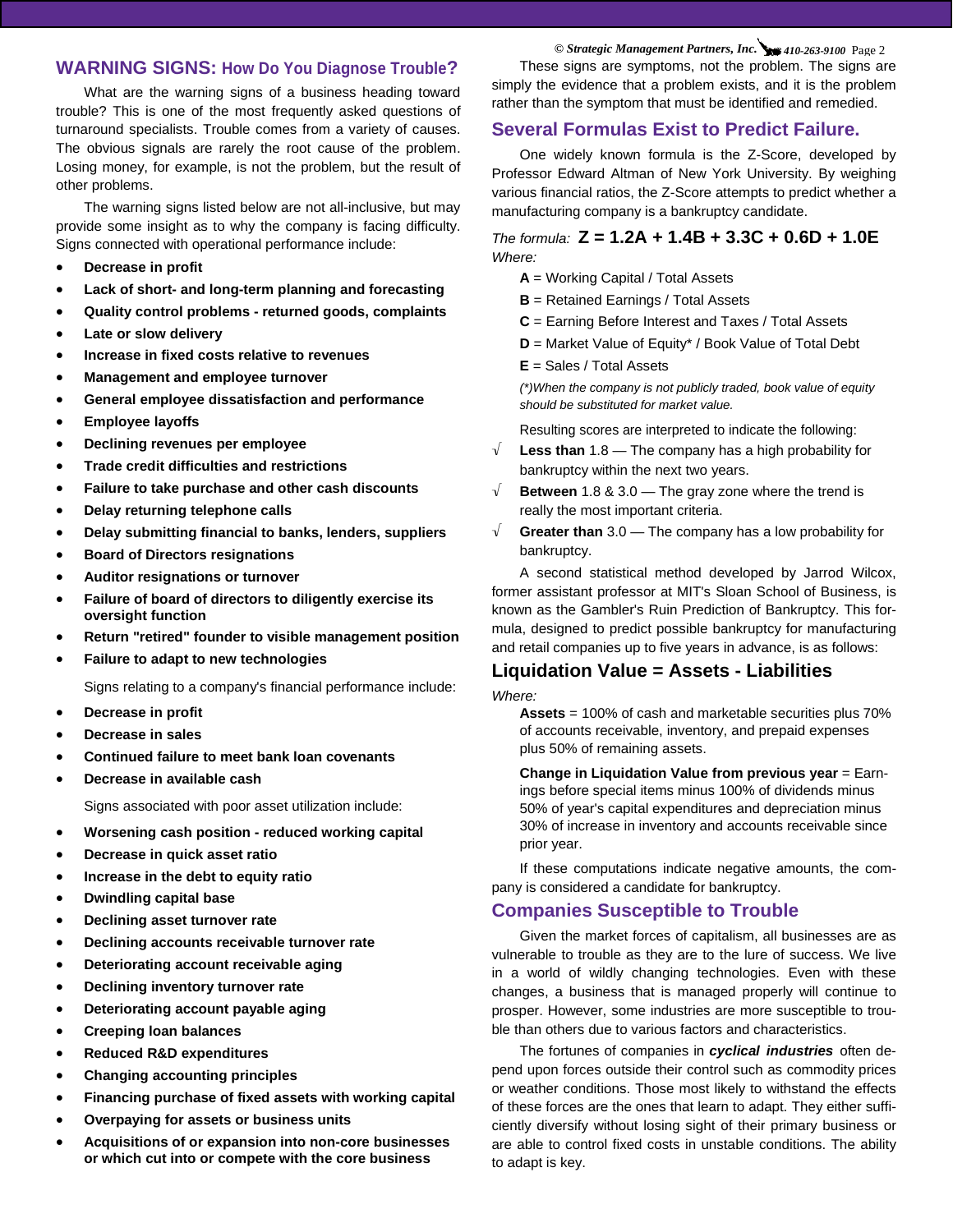Companies in *newly deregulated industries* face having to learn to survive in a competitive environment without the legal protections previously enjoyed. Deregulation is generally accompanied by an anticipated shakeout of the weakest businesses as competitive forces take hold in the marketplace.

As the United States has evolved from a primarily manufacturing driven economy to an economy increasingly driven by *service-oriented industries,* management must recognize that its most irreplaceable assets are employees. Managing human resources is more important than ever.

*Companies lacking a proprietary product,* - or "me-too" companies - are subject to attack from every direction. Examples of these companies are retail businesses and non-licensed service sector businesses. They face low entry barriers both with respect to capital and expertise and a multitude of competitors.

Many entrepreneurial companies and start-ups are *singleproduct and single-customer companies.* In order to succeed, these companies usually must develop new products or diversify to compete and satisfy customers. Few are able to maintain their start-up success, but instead struggle to compete with existing competition and new market entrants. Reaching maturity takes years during which the company is vulnerable.

*Rapidly growing companies* are often driven by entrepreneurial zeal and overwhelming emphasis on sales. Often, inadequate attention is given to the effects of growth on the balance sheet. With huge sales increases and significant investments into R&D, these companies suddenly find themselves in a situation where the balance sheet simply cannot support the growth.

*Highly leveraged companies* have so many factors that must converge to be successful that they are often most susceptible to the external uncontrollable causes of business failure, such as interest rate fluctuations or an increase of raw material costs.

*Closely held businesses and family owned businesses,* by their nature, select leadership based not upon managerial talent but by virtue of family or close personal relationships with the shareholders. More than in other businesses, owner/managers link their personal psyche to that of their business. To the owner/ managers, business failure is often perceived as a personal failure. Owner/managers often believe that they are irreplaceable or are afraid to admit that they are not. They want to maintain control, and consequently, they fail to either develop a management team or a plan for transition of management. These owner/ managers are reluctant to acknowledge early warning signs of failure and are also apt to ignore them.

Perhaps *declining industries* face the most difficult task of all. Declining industries are those in which total industry-wide unit shipments are declining. Maintaining market share involves shrinking. Maintaining volume involves increasing market share (i.e., taking business from competitors). Management, which refuses to admit that the industry is declining or bets its future on the industry recovering, is the most prone to failure.

Approximately 70% of *entrepreneurs and start-ups* fail within two years. Entrepreneurs do not necessarily come from managerial backgrounds. They have visions of what the future will look like before the rest of us know to invent the better mouse trap. Their *modus operandi* is to capitalize on their head start as a way to convert their vision to a profitable reality. The

*© Strategic Management Partners, Inc. 410-263-9100* Page 3 same skills that keep an entrepreneur focused on an idea, regardless of obstacles, can make him oblivious to the competition on his heels or to new changes in the market. Ultimately, the market does catch up, forcing the entrepreneur to compete in a mature industry rather than in an emerging industry. As entrepreneurs survive the transition to professional management and new technologies gain a stronghold on the economy, emerging industries are born.

# **Hiring A Turnaround Specialist**

Before seeking a turnaround specialist, a business should attempt to understand its desires and needs and it should be willing to face the reality of very difficult issues. With statistics generally pointing to mismanagement at the root of most crises, the business should be aware that the turnaround specialist will perform a quick study of management capability. Management must be committed to participate in the recovery, agree that the turnaround specialist is the catalyst to the recovery, and undertake to learn as much as possible so that it can better manage the business at the conclusion of the turnaround engagement.

Thus, before calling a turnaround specialist, management should ask itself some hard questions:

- **Can a turnaround be realistically achieved?**
- **Is management aware that a true turnaround can take years to accomplish?**
- **Have business issues been isolated from personal issues? Or, is the primary goal of hiring the specialist to protect the owner from personal guarantees and preserve personally owned assets?**
- **What can be reasonable and realistically expected from the turnaround specialist?**
- **Is management willing to admit the business' problems are, in all likelihood, the result of mismanagement?**
- **Is management willing to become, if necessary, the student rather than the teacher or the follower rather than the leader?**
- **If asked to give up the controls of the business, is management willing to do so?**
- **Is management willing to face its own shortcomings and to face facts that may reflect on its ability?**
- **Since the turnaround specialist is often a temporary fix, is management willing to change?**
- **Can management learn to function in a highly controlled environment, subject to being monitored by outsiders?**
- **Is management willing to accept business' failure since some are simply unavoidable and not savable?**
- **Is management willing to agree to a turnaround specialist's engagement if the only realistic expectation is to maximize liquidation value even if the ultimate result is the failure of the business?**
- **Is management willing to sell control and become both a minority shareholder and an employee of a new board of directors if necessary to attract the capital to preserve the company?**
- **Is management, in the case of smaller businesses particularly, willing to face stigma of bankruptcy?**